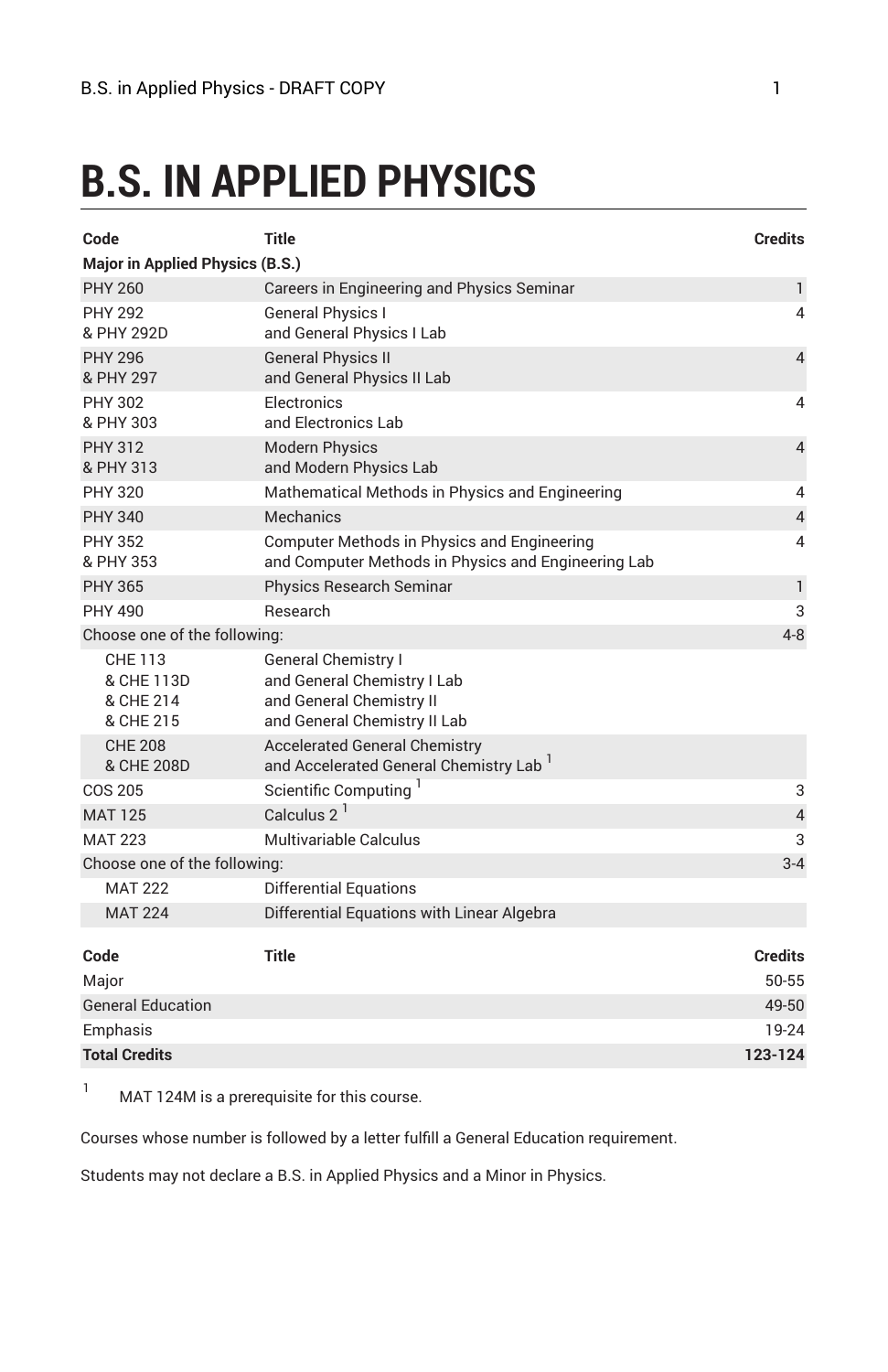### **Biomedical Emphasis (24 credits)**

| Code                                                            | <b>Title</b>                                                                                             | <b>Credits</b> |
|-----------------------------------------------------------------|----------------------------------------------------------------------------------------------------------|----------------|
| <b>BIO 120</b><br>& BIO 120D                                    | Introduction to Molecular and Cellular Biology<br>and Introduction to Molecular and Cellular Biology Lab | $\overline{4}$ |
| <b>BIO 214</b><br>& BIO 215                                     | Human Anatomy<br>and Human Anatomy Lab                                                                   | $\overline{4}$ |
| BIO 216<br>& BIO 217                                            | Human Physiology<br>and Human Physiology Lab                                                             | $\overline{4}$ |
| <b>PHY 422</b><br>& PHY 423                                     | <b>Fluid Mechanics</b><br>and Fluid Mechanics Lab                                                        | $\overline{4}$ |
| Choose from one of the following Optics courses:                |                                                                                                          | 4              |
| <b>PHY 332</b><br>& PHY 333                                     | Optics<br>and Optics Lab                                                                                 |                |
| <b>PHY 432</b><br>& PHY 433                                     | <b>Topics in Contemporary Optics</b><br>and Topics in Contemporary Optics Lab                            |                |
| Choose one of the following courses on properties of materials: |                                                                                                          | $\overline{4}$ |
| <b>PHY 400</b>                                                  | <b>Electricity and Magnetism</b>                                                                         |                |
| <b>PHY 424</b><br>& PHY 425                                     | <b>Electronic Materials and Devices</b><br>and Electronic Materials and Devices Laboratory               |                |
| <b>Total Credits</b>                                            |                                                                                                          | 24             |

### **Computational Emphasis (19 credits)**

| Code                 | Title                             | <b>Credits</b> |
|----------------------|-----------------------------------|----------------|
| COS 351              | High-Performance Computing        | 3              |
| <b>MAT 222</b>       | <b>Differential Equations</b>     | 3              |
| <b>MAT 241</b>       | <b>Discrete Mathematics</b>       | 3              |
| <b>MAT 300</b>       | <b>Numerical Analysis</b>         | 3              |
| <b>MAT 330</b>       | <b>Probability and Statistics</b> | 3              |
| <b>MAT 376</b>       | <b>Operations Research</b>        | $\overline{4}$ |
| <b>Total Credits</b> |                                   | 19             |

## **Electronics Emphasis (23 credits)**

| Code                                                 | Title                                                                                      | <b>Credits</b> |
|------------------------------------------------------|--------------------------------------------------------------------------------------------|----------------|
| <b>MAT 222</b>                                       | Differential Equations                                                                     | 3              |
| <b>PHY 400</b>                                       | <b>Electricity and Magnetism</b>                                                           | $\overline{4}$ |
| <b>PHY 424</b><br>& PHY 425                          | <b>Electronic Materials and Devices</b><br>and Electronic Materials and Devices Laboratory | $\overline{4}$ |
| Choose one of the following Optical Science courses: |                                                                                            | $\overline{4}$ |
| <b>PHY 332</b><br>& PHY 333                          | Optics<br>and Optics Lab                                                                   |                |
| <b>PHY 432</b><br>& PHY 433                          | <b>Topics in Contemporary Optics</b><br>and Topics in Contemporary Optics Lab              |                |
| <b>ENR 306</b><br>& ENR 307                          | Digital Logic and Design<br>and Digital Logic and Design Lab                               | 4              |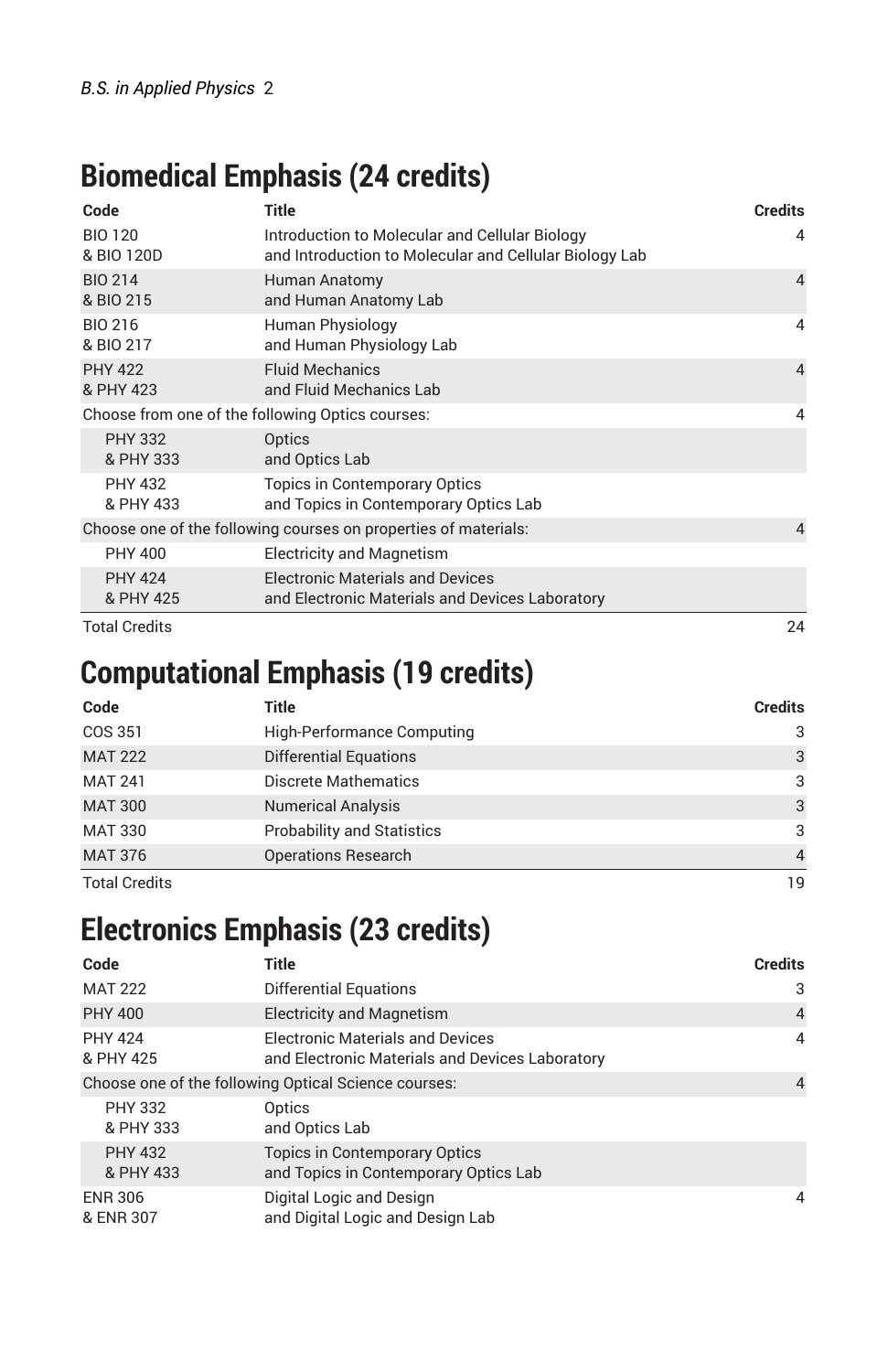| <b>ENR 326</b>       | <b>Circuit Analysis &amp; Simulations</b> |  |
|----------------------|-------------------------------------------|--|
| <b>Total Credits</b> |                                           |  |

### **Mechanics Emphasis (19 credits)**

| Code                        | Title                                                         | <b>Credits</b> |
|-----------------------------|---------------------------------------------------------------|----------------|
| <b>ENR 304</b><br>& ENR 305 | <b>Engineering Materials</b><br>and Engineering Materials Lab | $\overline{4}$ |
| <b>ENR 308</b>              | <b>Statics and Mechanics of Materials</b>                     | $\overline{4}$ |
| <b>MAT 222</b>              | Differential Equations                                        | 3              |
| <b>PHY 410</b>              | Thermodynamics                                                | $\overline{4}$ |
| <b>PHY 422</b><br>& PHY 423 | <b>Fluid Mechanics</b><br>and Fluid Mechanics Lab             | $\overline{4}$ |
| <b>Total Credits</b>        |                                                               | 19             |

### **Optics Emphasis (19 credits)**

| Code<br><b>MAT 222</b><br><b>PHY 332</b><br>& PHY 333<br><b>PHY 400</b> | Title<br>Differential Equations<br>Optics<br>and Optics Lab<br><b>Electricity and Magnetism</b> | <b>Credits</b> |
|-------------------------------------------------------------------------|-------------------------------------------------------------------------------------------------|----------------|
|                                                                         |                                                                                                 | 3              |
|                                                                         |                                                                                                 | $\overline{4}$ |
|                                                                         |                                                                                                 | 4              |
| <b>PHY 432</b><br>& PHY 433                                             | <b>Topics in Contemporary Optics</b><br>and Topics in Contemporary Optics Lab                   | $\overline{4}$ |
| <b>PHY 440</b>                                                          | <b>Quantum Mechanics</b>                                                                        | 4              |
| <b>Total Credits</b>                                                    |                                                                                                 | 19             |

### **PHY 102 • Physics of Everyday Life** 3 Credits

Explores how physics concepts can be used to understand everyday phenomena in the world around us. Topics include mechanics, waves (including sound and light), thermodynamics, and atomic and nuclear physics. Lecture demonstrations and laboratories stress a clear understanding of observed phenomena.

*Corequisites: Concurrent registration in PHY 102D is required. Offered: Interim.*

### **PHY 102D • Physics of Everyday Life-Lab** 1 Credit

Laboratory experience accompanying PHY 102.

*Corequisites: Concurrent registration in PHY 102 is required. Offered: Interim.*

#### **PHY 112 • Introduction to Astronomy** 3 Credits

The concepts, techniques, and tools of astronomy and astrophysics for nonscience students. Includes historical overview; identification of constellations; telescopes; the nature of light, atomic spectra, and structure; the nuclear physics of stars; the life cycle of stars; and current theories of the fate of the universe.

*Corequisites: Concurrent registration in PHY 112D is required. Offered: Fall.*

#### **PHY 112D • Introduction to Astronomy Lab** 1 Credit

Laboratory experience accompanying PHY 112. Includes optics, atomic spectra, and observations with simple instruments and telescopes.

*Corequisites: Concurrent registration in PHY 112 is required. Offered: Fall.*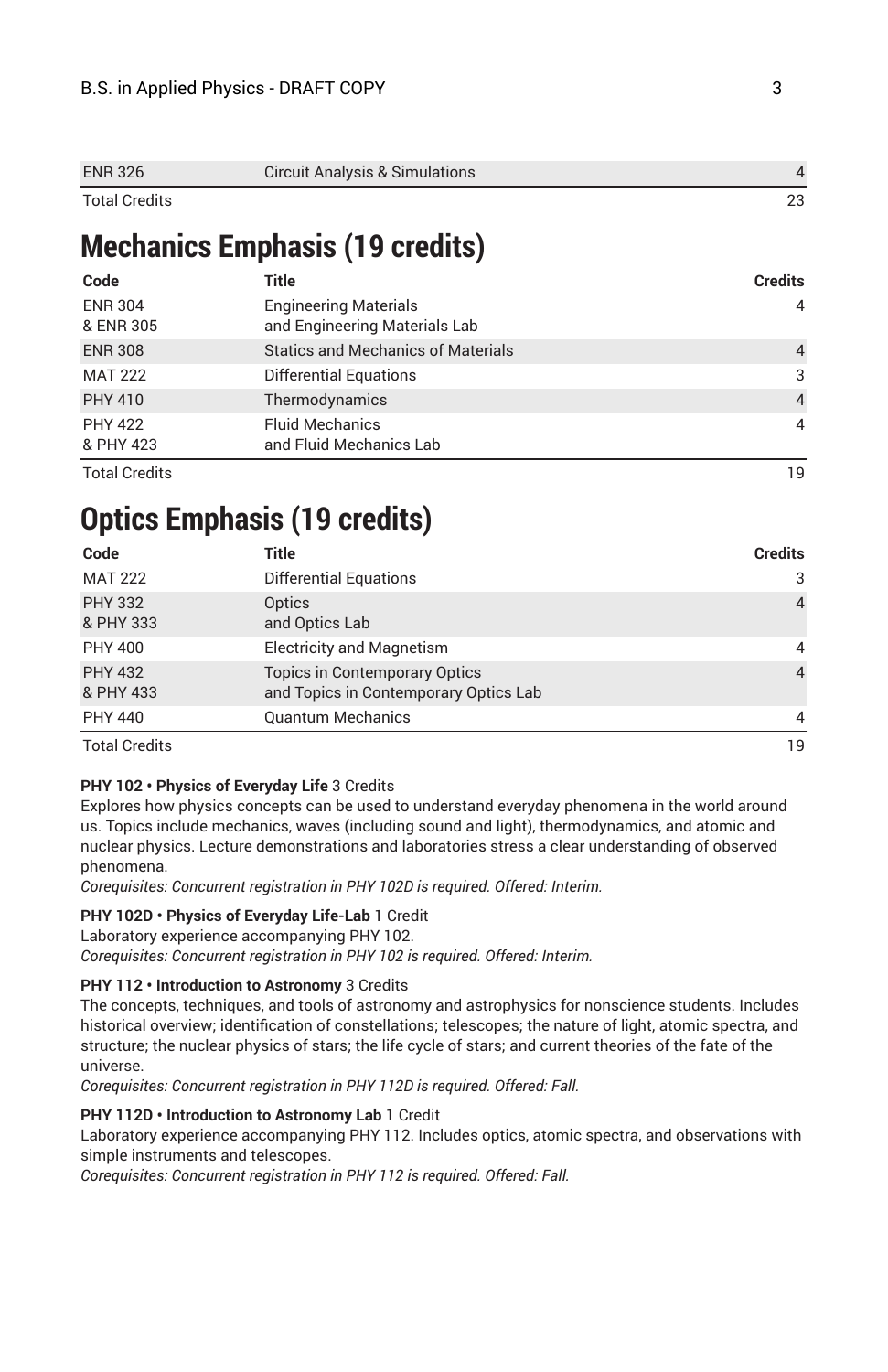#### **PHY 202 • Introductory Physics I** 3 Credits

Mechanics, thermal properties of matter and mechanical waves.

*Prerequisites: MAT 123M, MAT 124M, or solid understanding and competency in high school mathematics* as demonstrated by at least one of the following: a Math ACT score of at least 23, 519 on the Math portion of the SAT, a Math Placement Test score of at least 3. Corequisites: Concurrent registration in PHY 202D is *required. Offered: Fall.*

#### **PHY 202D • Introductory Physics I Lab** 1 Credit

Laboratory experience accompanying PHY 202.

*Corequisites: Concurrent registration in PHY 202 is required. Offered: Fall.*

#### **PHY 206 • Introductory Physics II** 3 Credits

Electricity and magnetism, sound waves, optical phenomena, and modern physics. *Prerequisites: PHY 202/202D. Corequisites: Concurrent registration in PHY 207 is required. Offered: Spring.*

#### **PHY 207 • Introductory Physics II Lab** 1 Credit

Laboratory experience accompanying PHY 206. *Corequisites: Concurrent registration in PHY 206 is required. Offered: Spring.*

#### **PHY 260 • Careers in Engineering and Physics Seminar** 1 Credit

Focus on developing careers in high-technology fields such as engineering and physics. Emphasis on exploring some of the wide variety of specific careers possible through methods such as video, lecture, tours, and guest speakers. Development of practical professional skills such as writing resumes and personal statements, building professional networks and experience, and developing techniques for interviewing.

*Prerequisites: PHY 296/297. Offered: Fall. Special Notes: Carries cross-credit in engineering.*

### **PHY 292 • General Physics I** 3 Credits

Kinematics, mechanics, oscillations, fluids, and conservation principles. *Prerequisites: MAT 124M (may be taken concurrently). Corequisites: Concurrent registration in PHY 292D is required. Offered: Fall.*

### **PHY 292D • General Physics I Lab** 1 Credit

Laboratory experience accompanying PHY 292. *Corequisites: Concurrent registration in PHY 292 is required. Offered: Fall.*

#### **PHY 296 • General Physics II** 3 Credits

Electricity, magnetism, thermodynamics, sound waves, and optics. *Prerequisites: PHY 292/292D (with a grade of C or better); MAT 125 (may be taken concurrently). Corequisites: Concurrent registration in PHY 297 is required. Offered: Spring.*

#### **PHY 297 • General Physics II Lab** 1 Credit

Laboratory experience accompanying PHY 296. *Corequisites: Concurrent registration in PHY 296 is required. Offered: Spring.*

### **PHY 302 • Electronics** 3 Credits

Fundamentals of digital and analog electronics intended for scientists and engineers. *Prerequisites: PHY 296/297 with C grade or higher and MAT 125. Corequisites: Concurrent registration in PHY 303 is required. Offered: Fall.*

#### **PHY 303 • Electronics Lab** 1 Credit

Laboratory experience accompanying PHY 302. Extensive laboratory exercises and a choice of projects provide hands-on experience with circuits using transistors, operational amplifiers, logic gates, flipflops, and other devices.

*Prerequisites: PHY 296/297 with C grade or higher and MAT 125. Corequisites: Concurrent registration in PHY 302 is required. Offered: Fall.*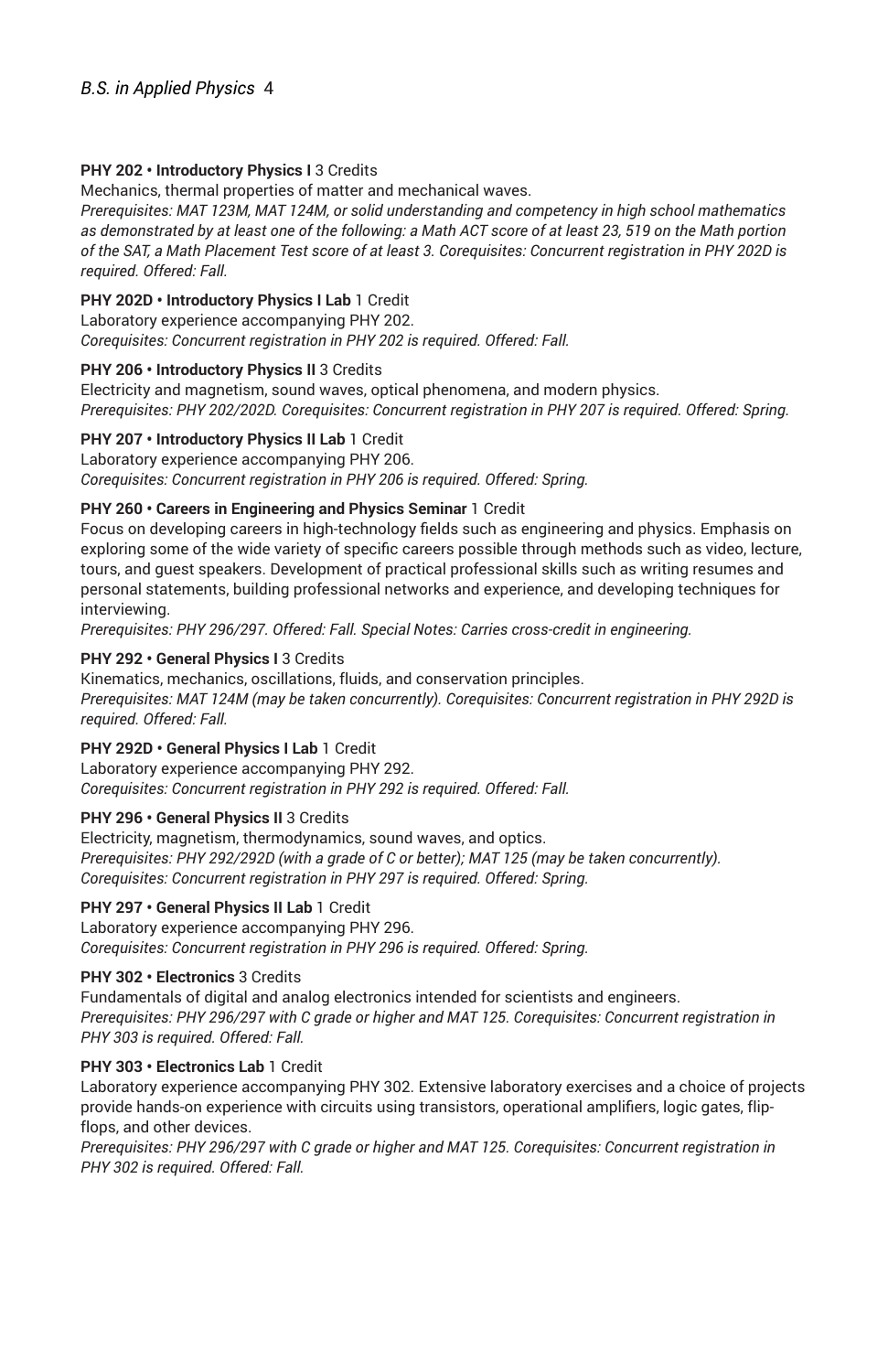#### **PHY 312 • Modern Physics** 3 Credits

Relativity, quantum theory, introductory wave mechanics, nuclear processes, elementary particles, and cosmology.

*Prerequisites: PHY 296/297 with C grade or higher and MAT 223. Corequisites: Concurrent registration in PHY 313 is required. Offered: Spring.*

#### **PHY 313 • Modern Physics Lab** 1 Credit

Atomic and nuclear laboratory experiments accompanying PHY 312. *Corequisites: Concurrent registration in PHY 312 is required. Offered: Spring.*

#### **PHY 320 • Mathematical Methods in Physics and Engineering** 4 Credits

Development of skill in mathematical techniques useful in the solution of physics and engineering problems. Included are vector analysis; line and surface integrals; Fourier analysis; partial differential equations; and probability and statistics.

*Prerequisites: MAT 222 or MAT 224 (may be taken concurrently) and MAT 223. Offered: Fall. Special Notes: Carries cross-credit in engineering.*

#### **PHY 332 • Optics** 3 Credits

Principles of geometrical and physical optics.

*Prerequisites: PHY 312/313 and MAT 223. Corequisites: Concurrent registration in PHY 333 is required. Offered: Spring, even # years.*

#### **PHY 333 • Optics Lab** 1 Credit

Laboratory experience accompanying PHY 332 emphasizing physical optics measurements, laser technology, and holography.

*Corequisites: Concurrent registration in PHY 332 is required. Offered: Spring, even # years.*

#### **PHY 336 • Signals and Systems** 4 Credits

Continuous- and discrete-time signals and systems. Topics include: definitions and properties of signals and systems, convolution, solution of differential and difference equations. Laplace and Z transforms, and Fourier analysis. Emphasis is on applications to signal processing, communication, and control systems.

*Prerequisites: MAT 222 or MAT 224; PHY 302/PHY 303; ENR/PHY 352/353. Offered: Fall, even # years. Special Notes: This course carries cross-credit with engineering.*

#### **PHY 340 • Mechanics** 4 Credits

Particle dynamics, conservative motion, central forces, accelerated coordinate systems, and Lagrange's equations of motion.

*Prerequisites: PHY 296/297 with C grade or higher; MAT 223. Offered: Fall.*

#### **PHY 352 • Computer Methods in Physics and Engineering** 3 Credits

Application of the computer to solving applied problems of interest to physicists and engineers. Computer techniques are developed for numerical methods, simulation models, and data acquisition and control in the laboratory.

*Prerequisites: MAT 223; PHY 296/297 and PHY 302/303 with C grade or higher or Consent of instructor. Corequisites: Concurrent registration in PHY 353 is required. Offered: Spring. Special Notes: Carries crosscredit in engineering.*

#### **PHY 353 • Computer Methods in Physics and Engineering Lab** 1 Credit

Laboratory experience accompanying PHY 352.

*Corequisites: Concurrent registration in PHY 352 is required. Offered: Spring. Special Notes: Carries crosscredit in engineering.*

#### **PHY 365 • Physics Research Seminar** 1 Credit

An introduction to research in physics and the development of scientific writing skills. Emphasis placed on preparing for departmental research experiences such as PHY 490 and external research experiences such as those found in industry, summer fellowship programs, and graduate schools. *Prerequisites: PHY 260; PHY 312/313; Junior standing; A major in the Physics and Engineering department. Offered: Spring.*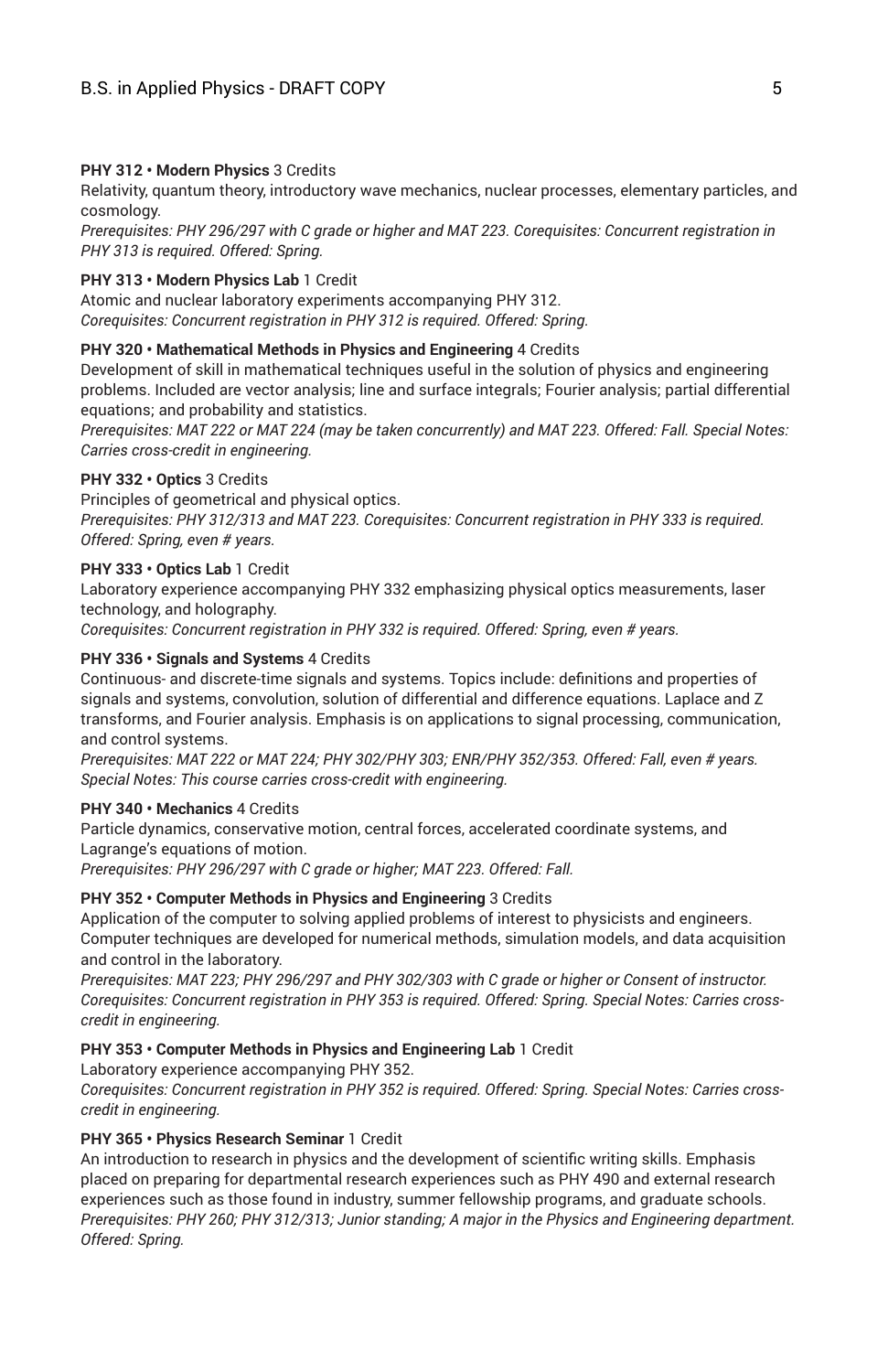#### **PHY 400 • Electricity and Magnetism** 4 Credits

Electrostatics and magnetostatics, electric and magnetic fields in free space and in materials, electromagnetic waves, and transmission lines.

Prerequisites: PHY 296/297 with C grade or higher; MAT 222 or MAT 224; MAT 223. Offered: Fall, odd # years.

#### **PHY 410 • Thermodynamics** 4 Credits

Laws of thermodynamics, conditions for thermodynamic equilibrium, and fundamentals of statistical mechanics.

Prerequisites: PHY 296/297 with C grade or higher and MAT 223. Offered: Spring, odd # years. Special Notes: *PHY 312/313 is strongly recommended as a prerequisite.*

#### **PHY 422 • Fluid Mechanics** 3 Credits

Laws of statics, kinematics, and dynamics applied to fluid mechanics. Integral and differential conservation laws for mass, momentum, and energy. Dimensional analysis, viscous pipe flow, boundary layers, separated flows, and potential flow.

*Prerequisites: PHY 296/297 with C grade or higher and MAT 223. Corequisites: Concurrent registration in PHY 423 is required. Offered: Fall. Special Notes: Carries cross-credit in engineering.*

#### **PHY 423 • Fluid Mechanics Lab** 1 Credit

Laboratory experience accompanying PHY 422.

*Corequisites: Concurrent registration in PHY 422 required. Offered: Fall. Special Notes: Carries cross-credit in engineering.*

#### **PHY 424 • Electronic Materials and Devices** 3 Credits

Theory and application of condensed matter and materials. Physical origin of electrical, optical, mechanical, thermal, and magnetic properties. Emphasis on devices such as pn junction diodes, LEDs, piezoelectrics, and sensors. An accompanying lab explores characterization of materials and the design, fabrication, and testing of devices.

*Prerequisites: PHY 302/303 or PHY 312/313. Corequisites: Concurrent registration in PHY 425 is required. Offered: Fall, even # years. Special Notes: Carries cross-credit in engineering.*

### **PHY 425 • Electronic Materials and Devices Laboratory** 1 Credit

Laboratory component of PHY 424.

*Corequisites: Concurrent registration in PHY 424 required. Offered: Fall, even # years. Special Notes: Carries cross-credit in engineering.*

#### **PHY 432 • Topics in Contemporary Optics** 3 Credits

Fourier optics, theory of coherence, quantum optics, nonlinear optics, and the physics of lasers. *Prerequisites: PHY 312/313 and MAT 223. Concurrent registration in PHY 433 is required. Offered: Spring, odd # years.*

### **PHY 433 • Topics in Contemporary Optics Lab** 1 Credit

Laboratory experience accompanying PHY 432. *Corequisites: Concurrent registration in PHY 432 is required. Offered: Spring, odd # years.*

### **PHY 440 • Quantum Mechanics** 4 Credits

Concepts and techniques of quantum mechanics.

*Prerequisites: PHY 312/PHY 313; MAT 222 or MAT 224; MAT 223. Offered: Fall, even # years.*

### **PHY 450 • Topics in Physics and Engineering** 3-4 Credits

Topics selected from various fields of engineering and applied physics for the purpose of illustrating the practical application of physical principles. Emphasis on developing the skills and viewpoints commonly used by engineers and industrial physicists. The field of engineering or physics is announced prior to registration.

*Prerequisites: Related courses as specified. Repeatable course: Course may be repeated when a different topic is emphasized. Special Notes: Carries cross-credit in engineering. Offered: Occasionally.*

### **PHY 481 • Internship in Physics** 1-4 Credits

A practical experience in an off-campus professional setting in which the student applies the skills and perspectives of a physicist. Designed by student in consultation with a faculty member. *Prerequisites: Major in applied physics or physics and Junior or senior standing. Offered: Fall, Spring.*